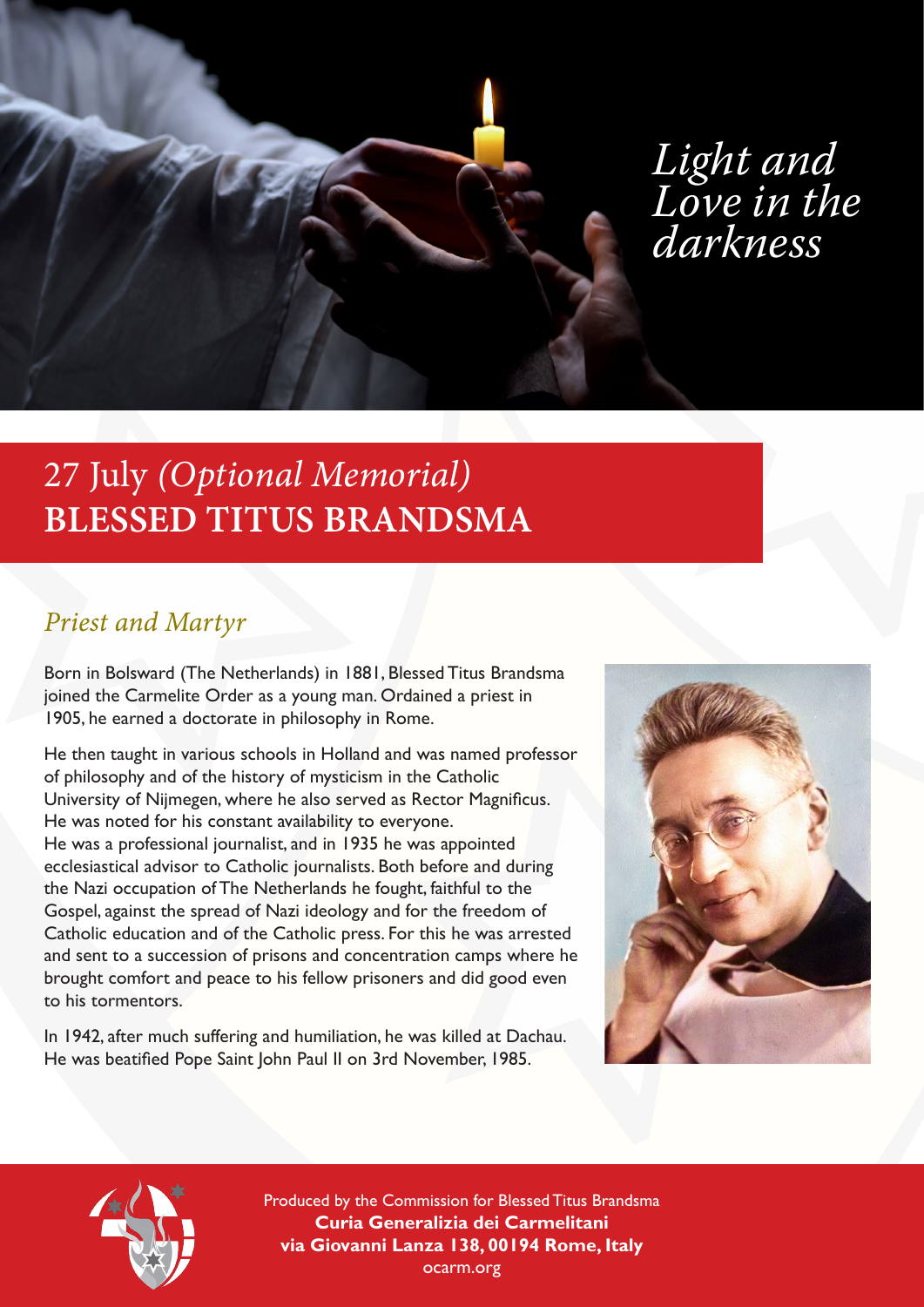# Entrance Antiphon

Greater love has no one than to lay down his life for his friends, says the Lord. *Jn 15: 13*

\*Alternative: The salvation of the just comes from the Lord. He is their strength in time of need. *Ps 36:39*

# **Collect**

Lord our God, source and giver of life, you gave to Blessed Titus the Spirit of courage to proclaim human dignity and the freedom of the Church even in the throes of degrading persecution and death. Grant us that same Spirit so that in the coming of your kingdom of justice and peace we might never be ashamed of the Gospel but be enabled to recognise your loving-kindness in all the events of our lives. Through our Lord Jesus Christ, your Son, who lives and reigns with you and the Holy Spirit, God for ever and ever. Amen.

# First Reading *(2 Timothy 2:3-13)*

A reading from the second letter of St Paul to Timothy

Put up with your share of difficulties, like a good soldier of Christ Jesus. In the army, no soldier gets himself mixed up in civilian life, because he must be at the disposal of the man who enlisted him; or take an athlete-he cannot win any crown unless he has kept all the rules of the contest; and again, it is the working farmer who has the first claim on any crop that is harvested. Think over what I have said, and the Lord will show you how to understand it all.

Remember the Good News that I carry, Jesus Christ risen from the dead, sprung from the race ; it is on account of this that I have my own hardships to bear, even to being chained like a criminal-but they cannot chain up God's news. So I bear it all for the sake of those who are chosen, so that in the end they may have the salvation that is in Christ Jesus and the eternal glory that comes with it.

Here is a saying that you can rely on: If we have died with him, then we shall live with him. If we hold firm, then we shall reign with him. If we disown him, then he will disown us. We may be unfaithful, but he is always faithful for he cannot disown his own self.

The Word of the Lord. **Thanks be to God.**

# Responsorial Psalm

*Ps. 17:2-3a, 3bc-4, 5-6, 7 (R.2 Mc. 1:17)*

#### **R Blessed in all things be our God.**

I love you, Lord, my strength, my rock, my fortress, my saviour. My God is the rock where I take refuge; my shield, my mighty help, my stronghold. R

The Lord is worthy of all praise: when I call I am saved from my foes. R

The waves of death rose about me; the torrents of destruction assailed me; the snares of the grave entangled me; the traps of death confronted me. R

In my anguish I called to the Lord; I cried to my God for help. From his temple he heard my voice; my cry came to his ears. R

# Gospel Acclamation (*1 Cor 1:18)*

# **Alleluia, Alleluia!**

The language of the cross may be illogical to those who are not on the way to salvation, but those of us who are on the way see it as God s power to save. **Alleluia!**